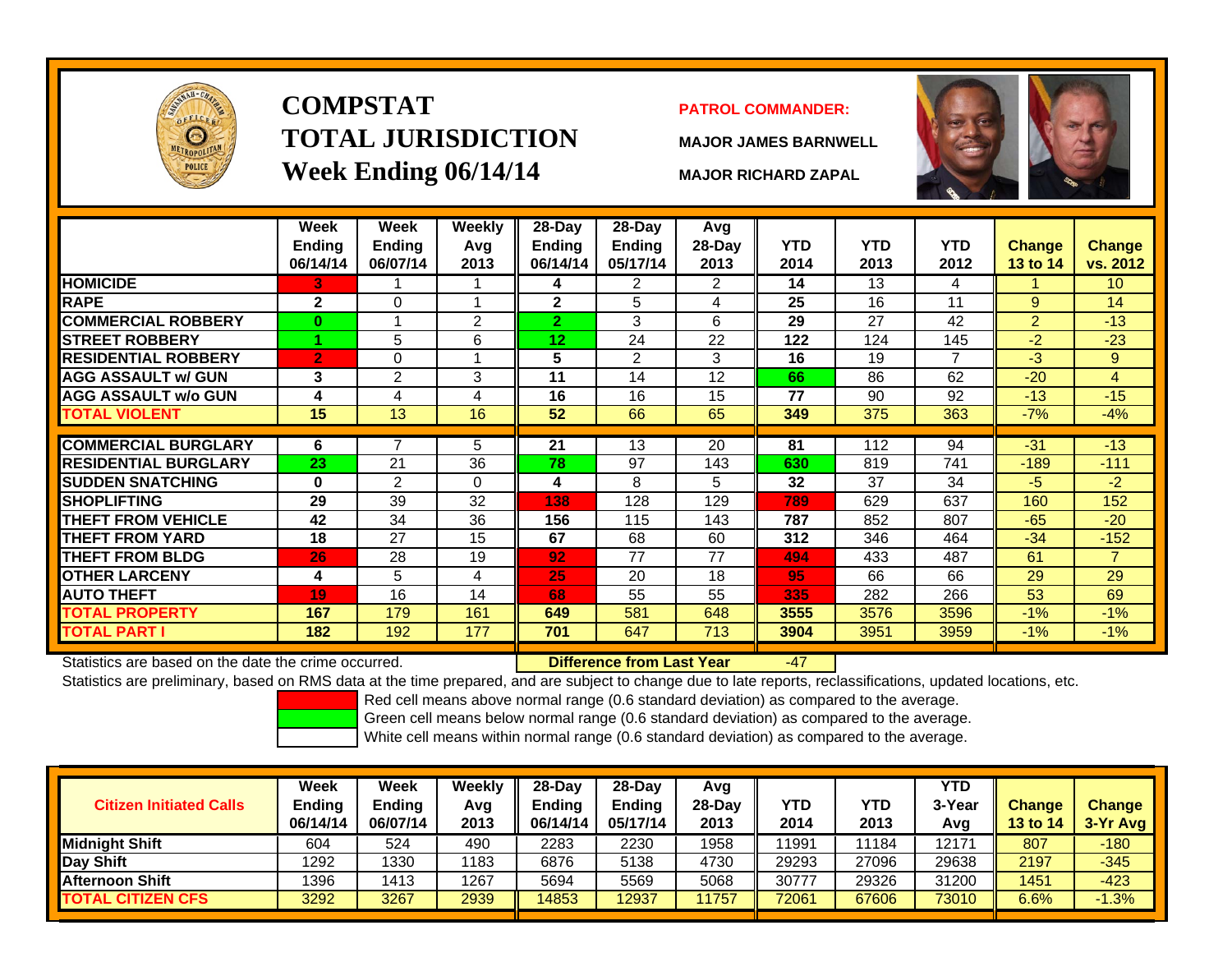

## **COMPSTATWEST CHATHAM PRECINCTWeek Ending 06/14/14**

**PRECINCT COMMANDER:**



**CAPT. CHARLES HALL**

|                             | Week<br><b>Ending</b><br>06/14/14 | Week<br><b>Ending</b><br>06/07/14 | Weekly<br>Avg<br>2013 | 28-Day<br>Ending<br>06/14/14 | $28$ -Day<br><b>Ending</b><br>05/17/14 | Avg<br>28-Day<br>2013 | <b>YTD</b><br>2014 | <b>YTD</b><br>2013 | <b>YTD</b><br>2012 | <b>Change</b><br>13 to 14 | <b>Change</b><br>vs. 2012 |
|-----------------------------|-----------------------------------|-----------------------------------|-----------------------|------------------------------|----------------------------------------|-----------------------|--------------------|--------------------|--------------------|---------------------------|---------------------------|
| <b>HOMICIDE</b>             | $\bf{0}$                          | $\Omega$                          | $\Omega$              | $\bf{0}$                     | 0                                      | $\Omega$              | 0                  |                    | 0                  | $-1$                      | $\Omega$                  |
| <b>RAPE</b>                 | $\bf{0}$                          | $\Omega$                          | $\Omega$              | $\bf{0}$                     |                                        | 1                     | 6                  | 4                  | 3                  | 2                         | 3                         |
| <b>COMMERCIAL ROBBERY</b>   | $\bf{0}$                          | $\Omega$                          | 0                     | 0                            | $\Omega$                               | 1                     | 4                  | 4                  | 8                  | $\Omega$                  | $-4$                      |
| <b>STREET ROBBERY</b>       | $\mathbf 0$                       | $\Omega$                          | 0                     | 0                            |                                        | 2                     | 10                 | 14                 | 19                 | $-4$                      | -9                        |
| <b>RESIDENTIAL ROBBERY</b>  |                                   | $\Omega$                          | 0                     | 3                            |                                        |                       | 7                  | 4                  | 0                  | 3                         | $\overline{7}$            |
| <b>AGG ASSAULT w/ GUN</b>   | $\bf{0}$                          | $\Omega$                          | 0                     | 1                            |                                        | и                     | 5                  | 8                  | 7                  | $-3$                      | -2                        |
| <b>AGG ASSAULT w/o GUN</b>  | $\overline{2}$                    | $\Omega$                          | $\overline{A}$        | 3                            |                                        | 3                     | 10                 | 15                 | 14                 | $-5$                      | $-4$                      |
| <b>TOTAL VIOLENT</b>        | 3                                 | $\mathbf{0}$                      | $\overline{2}$        | 7                            | 5                                      | 8                     | 42                 | 50                 | 51                 | $-16%$                    | $-18%$                    |
|                             |                                   |                                   |                       |                              |                                        |                       |                    |                    |                    |                           |                           |
| <b>COMMERCIAL BURGLARY</b>  |                                   | 2                                 |                       | 4                            | 3                                      | 2                     | 15                 | 12                 | 7                  | 3                         | 8                         |
| <b>RESIDENTIAL BURGLARY</b> | $\overline{2}$                    | 4                                 | 6                     | 13                           | 16                                     | 25                    | 111                | 131                | 106                | $-20$                     | 5                         |
| <b>SUDDEN SNATCHING</b>     | $\bf{0}$                          | $\Omega$                          | 0                     | $\bf{0}$                     | 0                                      | 0                     | $\mathbf{2}$       | $\Omega$           | 4                  | 2                         | $-2$                      |
| <b>SHOPLIFTING</b>          | 6                                 | $\overline{ }$                    | 3                     | 24                           | 26                                     | 12                    | 111                | 67                 | 59                 | 44                        | 52                        |
| <b>THEFT FROM VEHICLE</b>   | 10                                | 3                                 | 5                     | 25                           | 15                                     | 21                    | 140                | 107                | 103                | 33                        | 37                        |
| <b>THEFT FROM YARD</b>      |                                   |                                   | 2                     | 3                            | $\overline{7}$                         | 8                     | 52                 | 44                 | 84                 | 8                         | $-32$                     |
| <b>THEFT FROM BLDG</b>      | 4                                 | 5                                 | 3                     | 16                           | 14                                     | 11                    | 91                 | 58                 | 87                 | 33                        | 4                         |
| <b>OTHER LARCENY</b>        |                                   | 0                                 |                       | 5                            | 5                                      | 2                     | 19                 | $\overline{7}$     | 11                 | 12                        | 8                         |
| <b>AUTO THEFT</b>           | 5                                 | $\Omega$                          | 2                     | 8                            | 11                                     | 9                     | 64                 | 42                 | 34                 | 22                        | 30                        |
| <b>TOTAL PROPERTY</b>       | 30                                | 22                                | 23                    | 98                           | 97                                     | 91                    | 605                | 468                | 495                | 29%                       | 22%                       |
| <b>TOTAL PART</b> I         | 33                                | 22                                | 25                    | 105                          | 102                                    | 99                    | 647                | 518                | 546                | 25%                       | 18%                       |

Statistics are based on the date the crime occurred. **Difference from Last Year** 

129

Statistics are preliminary, based on RMS data at the time prepared, and are subject to change due to late reports, reclassifications, updated locations, etc.

Red cell means above normal range (0.6 standard deviation) as compared to the average.

Green cell means below normal range (0.6 standard deviation) as compared to the average.

| <b>Citizen Initiated Calls</b> | Week<br><b>Ending</b><br>06/14/14 | Week<br><b>Ending</b><br>06/07/14 | Weekly<br>Avg<br>2013 | $28-Day$<br>Ending<br>06/14/14 | $28-Day$<br><b>Ending</b><br>05/17/14 | Avg<br>$28-Dav$<br>2013 | YTD<br>2014 | YTD<br>2013 | YTD<br>3-Year<br>Avg | <b>Change</b><br><b>13 to 14</b> | <b>Change</b><br>3-Yr Avg |
|--------------------------------|-----------------------------------|-----------------------------------|-----------------------|--------------------------------|---------------------------------------|-------------------------|-------------|-------------|----------------------|----------------------------------|---------------------------|
| <b>Midnight Shift</b>          | 133                               | 103                               | 97                    | 471                            | 433                                   | 389                     | 2395        | 2169        | 2400                 | 226                              | -5                        |
| Day Shift                      | 258                               | 247                               | 242                   | 2724                           | 1024                                  | 967                     | 6002        | 5510        | 5964                 | 492                              | 38                        |
| <b>Afternoon Shift</b>         | 333                               | 320                               | 259                   | 1240                           | 1026                                  | 1036                    | 6472        | 5981        | 6368                 | 491                              | 104                       |
| <b>TOTAL CITIZEN CFS</b>       | 724                               | 724                               | 598                   | 4435                           | 2483                                  | 2392                    | 14869       | 3660        | 14732                | 8.9%                             | 0.9%                      |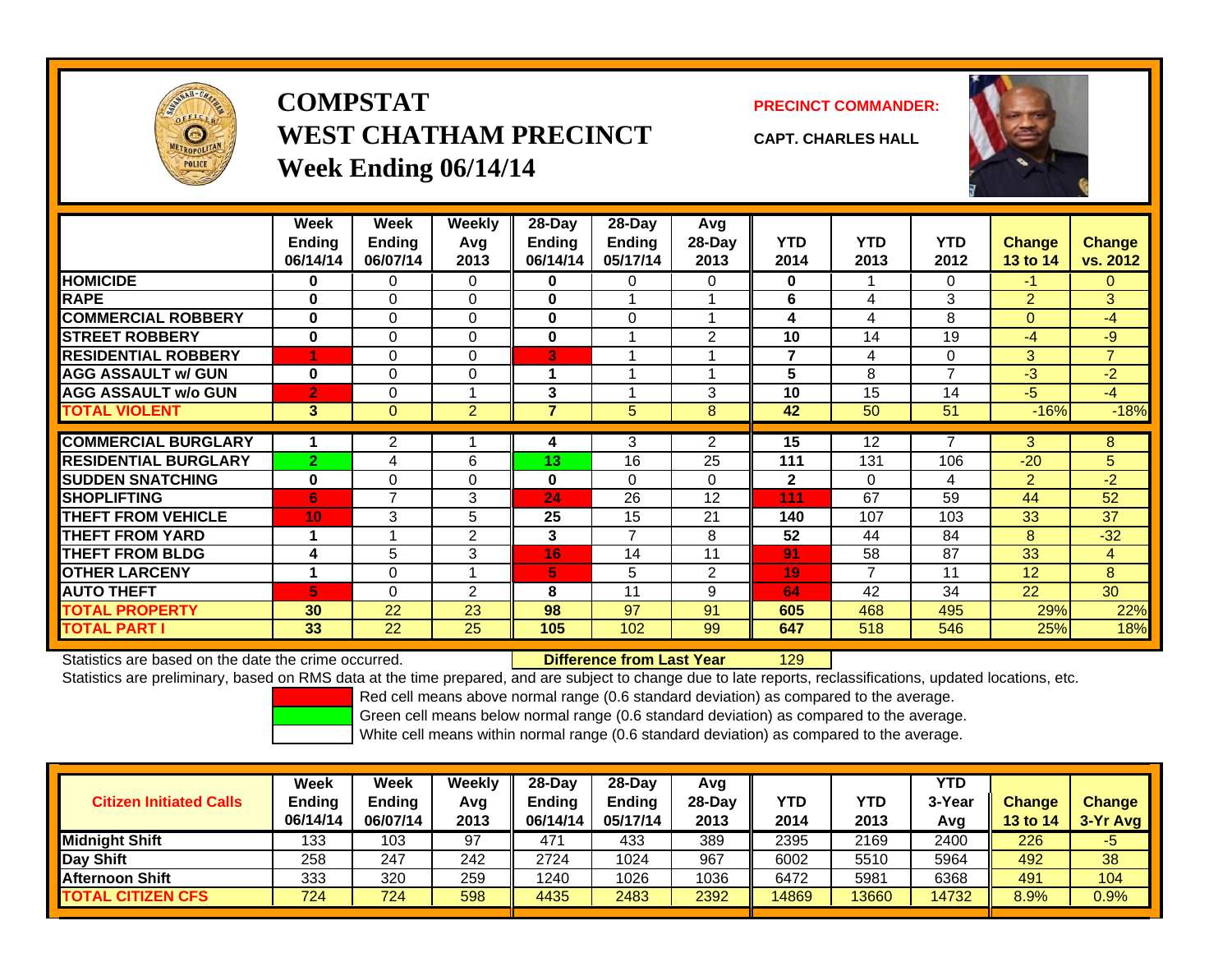

## **COMPSTATDOWNTOWN PRECINCTWeek Ending 06/14/14**

**PRECINCT COMMANDER:**

**CAPT. BEN HERRON**



|                             | Week          | Week           | <b>Weekly</b>  | $28-Day$      | 28-Day        | Avg            |              |            |                |               |                |
|-----------------------------|---------------|----------------|----------------|---------------|---------------|----------------|--------------|------------|----------------|---------------|----------------|
|                             | <b>Ending</b> | <b>Ending</b>  | Avg            | <b>Ending</b> | <b>Ending</b> | $28-Day$       | <b>YTD</b>   | <b>YTD</b> | <b>YTD</b>     | <b>Change</b> | Change         |
|                             | 06/14/14      | 06/07/14       | 2013           | 06/14/14      | 05/17/14      | 2013           | 2014         | 2013       | 2012           | 13 to 14      | vs. 2012       |
| <b>HOMICIDE</b>             |               | 0              | 0              |               | 0             |                | $\mathbf{2}$ | 5          | 0              | $-3$          | $\overline{2}$ |
| <b>RAPE</b>                 | 0             | $\Omega$       | 0              | $\bf{0}$      | 0             |                | 4            | 4          | 3              | $\mathbf{0}$  |                |
| <b>COMMERCIAL ROBBERY</b>   | $\bf{0}$      | $\Omega$       | $\Omega$       | $\bf{0}$      | 1             |                | 4            | 2          | 6              | 2             | $-2$           |
| <b>STREET ROBBERY</b>       | $\bf{0}$      |                | $\overline{2}$ | 4             | 4             | 8              | 27           | 49         | 48             | $-22$         | $-21$          |
| <b>RESIDENTIAL ROBBERY</b>  | $\bf{0}$      | $\Omega$       | $\Omega$       | $\bf{0}$      | 0             |                | $\bf{0}$     | 4          | $\overline{2}$ | -4            | $-2$           |
| <b>AGG ASSAULT w/ GUN</b>   | $\bf{0}$      | 0              |                | $\mathbf{2}$  |               | 3              | 13           | 22         | 12             | -9            |                |
| <b>AGG ASSAULT w/o GUN</b>  | $\bf{0}$      |                |                | 3             | 4             | 4              | 22           | 20         | 28             | 2             | $-6$           |
| <b>TOTAL VIOLENT</b>        | 1             | $\overline{2}$ | 4              | 10            | 10            | 18             | 72           | 106        | 99             | $-32%$        | $-27%$         |
| <b>COMMERCIAL BURGLARY</b>  | $\mathbf{2}$  | $\overline{2}$ |                |               | 3             | 3              | 16           | 11         | 16             | 5             | $\Omega$       |
|                             |               |                |                | 5.            |               |                |              |            |                |               |                |
| <b>RESIDENTIAL BURGLARY</b> | $\mathbf{2}$  | $\Omega$       | 3              | 3             | 10            | 13             | 49           | 85         | 74             | $-36$         | $-25$          |
| <b>SUDDEN SNATCHING</b>     | $\bf{0}$      |                | 0              |               | 2             | $\overline{2}$ | 11           | 19         | 16             | -8            | $-5$           |
| <b>SHOPLIFTING</b>          | 6             | 4              | 4              | 17            | 16            | 17             | 110          | 73         | 59             | 37            | 51             |
| <b>THEFT FROM VEHICLE</b>   | 12            | 13             | $\overline{ }$ | 44            | 36            | 29             | 203          | 167        | 175            | 36            | 28             |
| <b>THEFT FROM YARD</b>      | 3             | 7              | 4              | 14            | 28            | 18             | 84           | 107        | 100            | $-23$         | $-16$          |
| <b>THEFT FROM BLDG</b>      | 5             | 5              | 4              | 16            | 21            | 15             | 115          | 82         | 112            | 33            | 3              |
| <b>OTHER LARCENY</b>        | 1             | $\overline{2}$ |                | 8             | 8             | 4              | 23           | 17         | 14             | 6             | 9              |
| <b>AUTO THEFT</b>           | 1             | 3              | $\overline{2}$ | 16            | 8             | 9              | 56           | 48         | 44             | 8             | 12             |
| <b>TOTAL PROPERTY</b>       | 32            | 37             | 27             | 124           | 132           | 110            | 667          | 609        | 610            | 10%           | 9%             |
| <b>TOTAL PART I</b>         | 33            | 39             | 31             | 134           | 142           | 128            | 739          | 715        | 709            | 3%            | 4%             |

Statistics are based on the date the crime occurred. **Difference from Last Year** 

24

Statistics are preliminary, based on RMS data at the time prepared, and are subject to change due to late reports, reclassifications, updated locations, etc.

Red cell means above normal range (0.6 standard deviation) as compared to the average.

Green cell means below normal range (0.6 standard deviation) as compared to the average.

| <b>Citizen Initiated Calls</b> | Week<br>Ending<br>06/14/14 | <b>Week</b><br><b>Ending</b><br>06/07/14 | Weekly<br>Avg<br>2013 | 28-Day<br>Ending<br>06/14/14 | 28-Dav<br><b>Endina</b><br>05/17/14 | Avg<br>28-Day<br>2013 | YTD<br>2014 | YTD<br>2013 | YTD<br>3-Yea<br>Avg | <b>Change</b><br><b>13 to 14</b> | <b>Change</b><br>3-Yr Avg |
|--------------------------------|----------------------------|------------------------------------------|-----------------------|------------------------------|-------------------------------------|-----------------------|-------------|-------------|---------------------|----------------------------------|---------------------------|
| <b>Midnight Shift</b>          | 126                        | 108                                      | 107                   | 496                          | 484                                 | 428                   | 2672        | 2550        | 2739                | 122                              | $-67$                     |
| Day Shift                      | 234                        | 240                                      | 208                   | 919                          | 916                                 | 832                   | 5037        | 4863        | 5164                | 174                              | $-127$                    |
| <b>Afternoon Shift</b>         | 225                        | 227                                      | 226                   | 980                          | 1026                                | 905                   | 5577        | 5289        | 5548                | 288                              | 29                        |
| <b>TOTAL CITIZEN CFS</b>       | 585                        | 575                                      | 541                   | 2395                         | 2426                                | 2165                  | 13286       | 12702       | 13451               | 4.6%                             | $-1.2%$                   |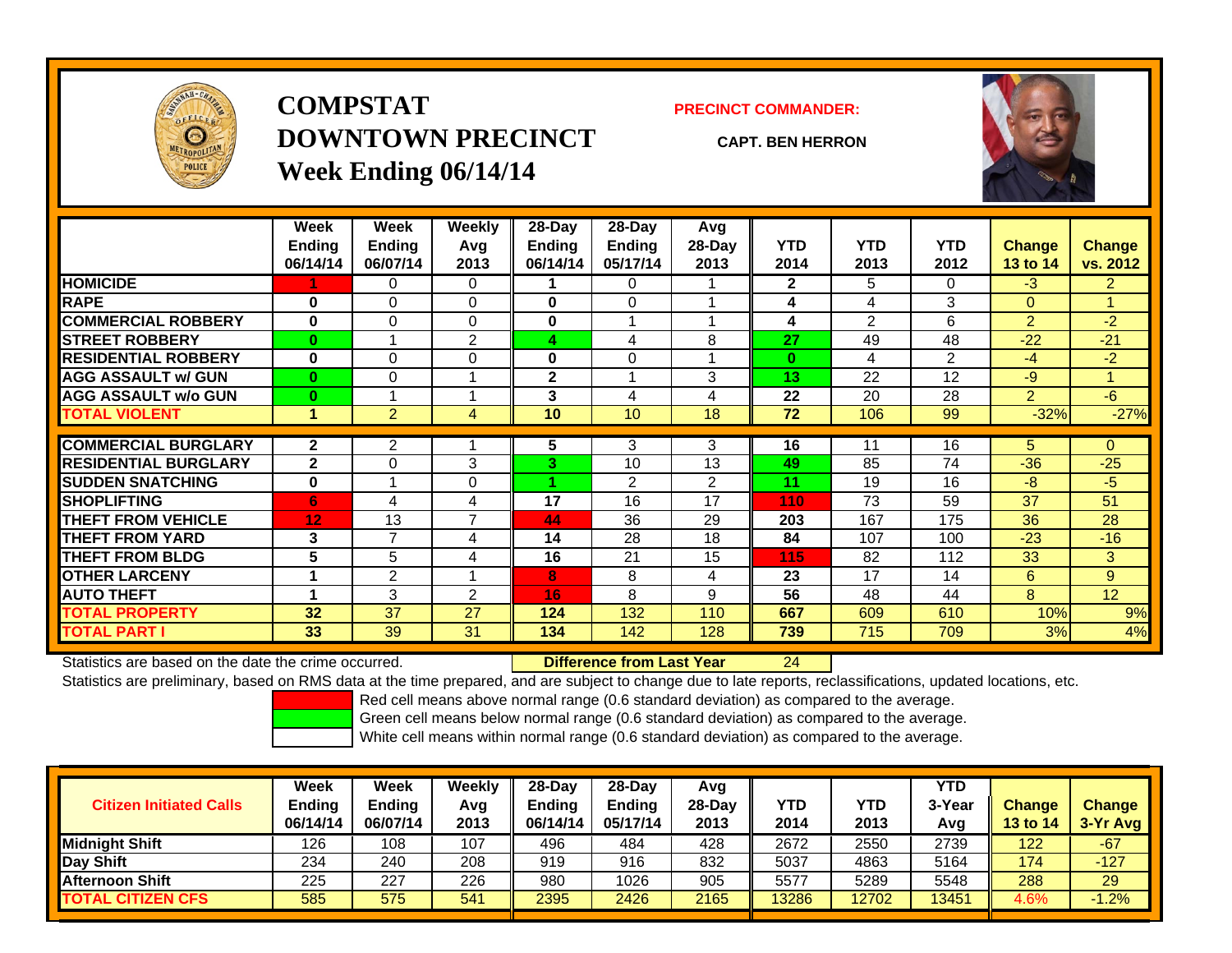

## **COMPSTATCENTRAL PRECINCT CAPT. DEVONN ADAMSWeek Ending 06/14/14**

**PRECINCT COMMANDER:**



|                             | Week<br><b>Ending</b><br>06/14/14 | Week<br>Ending<br>06/07/14 | Weekly<br>Avq<br>2013 | $28 - Day$<br><b>Ending</b><br>06/14/14 | $28-Day$<br><b>Ending</b><br>05/17/14 | Avg<br>28-Day<br>2013 | <b>YTD</b><br>2014 | <b>YTD</b><br>2013 | <b>YTD</b><br>2012 | <b>Change</b><br>13 to 14 | <b>Change</b><br>vs. 2012 |
|-----------------------------|-----------------------------------|----------------------------|-----------------------|-----------------------------------------|---------------------------------------|-----------------------|--------------------|--------------------|--------------------|---------------------------|---------------------------|
| <b>HOMICIDE</b>             | 2                                 | 0                          | 0                     | $\mathbf{2}$                            | 2                                     |                       | 9                  | 3                  | 3                  | 6                         | 6.                        |
| <b>RAPE</b>                 | $\bf{0}$                          | $\Omega$                   | 0                     | $\bf{0}$                                | $\Omega$                              | $\Omega$              | 6                  | 3                  | 0                  | 3                         | 6                         |
| <b>COMMERCIAL ROBBERY</b>   | $\bf{0}$                          | $\Omega$                   | 0                     | 0                                       |                                       |                       | 8                  | 6                  | 7                  | 2                         |                           |
| <b>STREET ROBBERY</b>       | 1                                 | $\overline{2}$             |                       | 5                                       | 13                                    | 5                     | 47                 | 28                 | 36                 | 19                        | 11                        |
| <b>RESIDENTIAL ROBBERY</b>  | $\bf{0}$                          | $\Omega$                   | $\Omega$              |                                         | 0                                     |                       | 1                  | 4                  | 3                  | $-3$                      | $-2$                      |
| <b>AGG ASSAULT w/ GUN</b>   | $\overline{2}$                    | $\overline{2}$             |                       | 5                                       | 5                                     | 4                     | 27                 | 26                 | 21                 |                           | 6                         |
| <b>AGG ASSAULT w/o GUN</b>  | $\mathbf{2}$                      |                            |                       | 6                                       | 5                                     | 4                     | 20                 | 28                 | 19                 | $-8$                      |                           |
| <b>TOTAL VIOLENT</b>        | $\overline{7}$                    | 5                          | 4                     | 19                                      | 26                                    | 17                    | 118                | 98                 | 89                 | 20%                       | 33%                       |
| <b>COMMERCIAL BURGLARY</b>  | 1                                 |                            | 2                     | 6                                       | $\overline{2}$                        | 7                     | 19                 | 40                 | 17                 | $-21$                     | $\overline{2}$            |
| <b>RESIDENTIAL BURGLARY</b> | 7                                 | 7                          | 9                     | 27                                      | 36                                    | 37                    | 199                | 222                | 214                | $-23$                     | $-15$                     |
| <b>SUDDEN SNATCHING</b>     | $\bf{0}$                          |                            | 0                     | 4                                       | 4                                     |                       | 4                  | 6                  | 6                  | $-2$                      | $-2$                      |
| <b>SHOPLIFTING</b>          | $\bf{0}$                          | 2                          | $\overline{2}$        | 7                                       | 6                                     | 8                     | 47                 | 45                 | 17                 | $\overline{2}$            | 30                        |
| <b>THEFT FROM VEHICLE</b>   | 9                                 | 4                          | 9                     | 36                                      | 33                                    | 36                    | 185                | 199                | 202                | $-14$                     | $-17$                     |
| <b>THEFT FROM YARD</b>      | $\overline{9}$                    | 9                          | 4                     | 29                                      | 16                                    | 16                    | 80                 | 86                 | 114                | $-6$                      | $-34$                     |
| <b>THEFT FROM BLDG</b>      | 8                                 | 6                          | 4                     | 29                                      | 17                                    | 17                    | 101                | 97                 | 84                 | 4                         | 17                        |
| <b>OTHER LARCENY</b>        | 1                                 |                            |                       | 4                                       | 0                                     | 4                     | 13                 | 11                 | 9                  | $\overline{2}$            | $\overline{4}$            |
| <b>AUTO THEFT</b>           | 3                                 | $\overline{ }$             | 4                     | 22                                      | 16                                    | 17                    | 114                | 78                 | 64                 | 36                        | 50                        |
| <b>TOTAL PROPERTY</b>       | 38                                | 38                         | 35                    | 161                                     | 127                                   | 142                   | 762                | 784                | 727                | $-3%$                     | 5%                        |
| <b>TOTAL PART I</b>         | 45                                | 43                         | 39                    | 180                                     | 153                                   | 159                   | 880                | 882                | 816                | 0%                        | 8%                        |

Statistics are based on the date the crime occurred. **Difference from Last Year** 

-2

Statistics are preliminary, based on RMS data at the time prepared, and are subject to change due to late reports, reclassifications, updated locations, etc.

Red cell means above normal range (0.6 standard deviation) as compared to the average.

Green cell means below normal range (0.6 standard deviation) as compared to the average.

| <b>Citizen Initiated Calls</b> | <b>Week</b><br>Ending<br>06/14/14 | <b>Week</b><br><b>Ending</b><br>06/07/14 | Weekly<br>Avg<br>2013 | $28-Day$<br><b>Ending</b><br>06/14/14 | $28-Day$<br><b>Ending</b><br>05/17/14 | Avg<br>28-Day<br>2013 | YTD<br>2014 | YTD.<br>2013 | <b>YTD</b><br>3-Yea<br>Avg | <b>Change</b><br><b>13 to 14</b> | <b>Change</b><br>3-Yr Avg |
|--------------------------------|-----------------------------------|------------------------------------------|-----------------------|---------------------------------------|---------------------------------------|-----------------------|-------------|--------------|----------------------------|----------------------------------|---------------------------|
| <b>Midnight Shift</b>          | 136                               | 16                                       | 105                   | 532                                   | 511                                   | 419                   | 2586        | 2436         | 2647                       | 150                              | -61                       |
| Day Shift                      | 27′                               | 281                                      | 249                   | 1119                                  | 1120                                  | 996                   | 6234        | 5726         | 5914                       | 508                              | 320                       |
| <b>Afternoon Shift</b>         | 251                               | 282                                      | 263                   | 1170                                  | 1232                                  | 1050                  | 6287        | 6190         | 6597                       | 97                               | $-310$                    |
| <b>TOTAL CITIZEN CFS</b>       | 658                               | 679                                      | 616                   | 2821                                  | 2863                                  | 2465                  | 15107       | 14352        | 15158                      | 5.3%                             | $-0.3%$                   |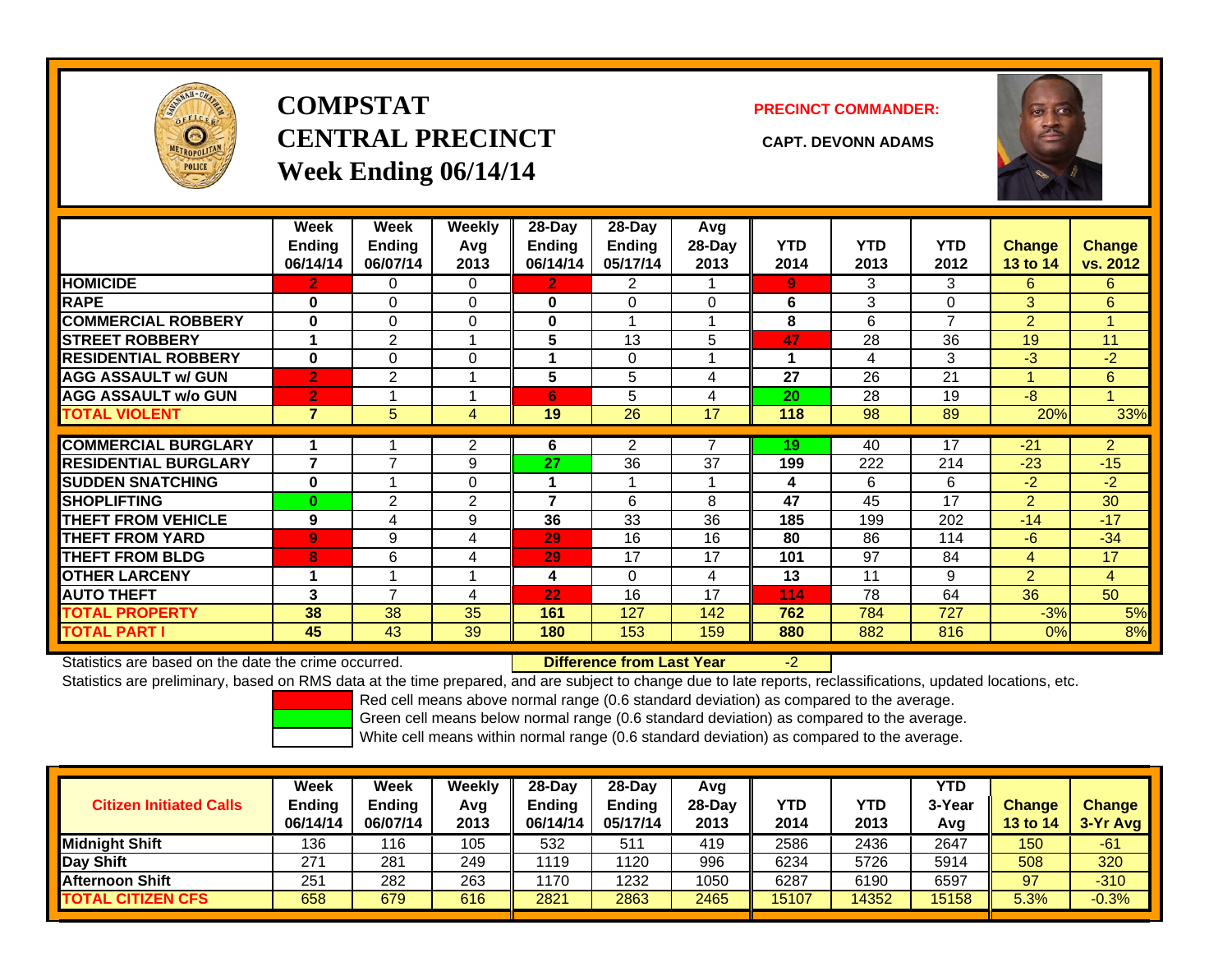

#### **COMPSTATSOUTHSIDE PRECINCT** CAPT. TERRY SHOOP **Week Ending 06/14/14**

#### **PRECINCT COMMANDER:**



|                             | <b>Week</b><br><b>Ending</b><br>06/14/14 | Week<br><b>Ending</b><br>06/07/14 | <b>Weekly</b><br>Avg<br>2013 | 28-Day<br>Ending<br>06/14/14 | 28-Day<br>Ending<br>05/17/14 | Avg<br>28-Day<br>2013 | <b>YTD</b><br>2014 | <b>YTD</b><br>2013 | <b>YTD</b><br>2012 | <b>Change</b><br>13 to 14 | <b>Change</b><br>vs. 2012 |
|-----------------------------|------------------------------------------|-----------------------------------|------------------------------|------------------------------|------------------------------|-----------------------|--------------------|--------------------|--------------------|---------------------------|---------------------------|
| <b>HOMICIDE</b>             | 0                                        | 0                                 | 0                            | 0                            | $\Omega$                     | $\Omega$              | $\mathbf 0$        | $\overline{2}$     | 0                  | $-2$                      | 0                         |
| <b>RAPE</b>                 |                                          | 0                                 | 0                            |                              | $\Omega$                     |                       | $\mathbf 2$        | $\overline{2}$     | $\overline{2}$     | $\Omega$                  | 0                         |
| <b>COMMERCIAL ROBBERY</b>   | 0                                        |                                   | 0                            | $\mathbf{2}$                 |                              | $\overline{2}$        | 9                  | 9                  | 18                 | $\Omega$                  | $-9$                      |
| <b>STREET ROBBERY</b>       | $\bf{0}$                                 | $\overline{2}$                    |                              | 3                            | 4                            | 3                     | 21                 | 12                 | 24                 | 9                         | $-3$                      |
| <b>RESIDENTIAL ROBBERY</b>  | $\bf{0}$                                 | 0                                 | $\Omega$                     | $\bf{0}$                     | 0                            |                       | 5                  | 2                  | $\mathfrak{p}$     | 3                         | 3                         |
| <b>AGG ASSAULT w/ GUN</b>   | $\bf{0}$                                 | 0                                 | 0                            |                              | $\Omega$                     | и                     | 4                  | 8                  | $\overline{7}$     | $-4$                      | $-3$                      |
| <b>AGG ASSAULT w/o GUN</b>  | $\bf{0}$                                 |                                   | 0                            |                              | 2                            | 2                     | 8                  | 17                 | 16                 | $-9$                      | $-8$                      |
| <b>TOTAL VIOLENT</b>        | 1                                        | 4                                 | $\overline{2}$               | 8                            | 7                            | 10                    | 49                 | 52                 | 69                 | $-6%$                     | $-29%$                    |
|                             |                                          |                                   |                              |                              |                              |                       |                    |                    |                    |                           |                           |
| <b>COMMERCIAL BURGLARY</b>  | 1                                        |                                   |                              | 3                            | 4                            | 4                     | 18                 | 29                 | 39                 | $-11$                     | $-21$                     |
| <b>RESIDENTIAL BURGLARY</b> | 3                                        | 5                                 | 8                            | 11                           | 19                           | 31                    | 106                | 172                | 174                | $-66$                     | $-68$                     |
| <b>SUDDEN SNATCHING</b>     | $\bf{0}$                                 | 0                                 | $\Omega$                     | $\overline{2}$               |                              | и                     | 7                  | 6                  | 5                  | 1                         | $\overline{2}$            |
| <b>SHOPLIFTING</b>          | 9                                        | 19                                | 15                           | 60                           | 40                           | 58                    | 318                | 299                | 341                | 19                        | $-23$                     |
| <b>THEFT FROM VEHICLE</b>   | $\overline{7}$                           | $\overline{\phantom{a}}$          | $\overline{7}$               | 29                           | 11                           | 28                    | 136                | 195                | 156                | $-59$                     | $-20$                     |
| <b>THEFT FROM YARD</b>      | $\mathbf{2}$                             | 3                                 | 2                            | 10                           | 7                            | 8                     | 47                 | 46                 | 85                 | 4                         | $-38$                     |
| <b>THEFT FROM BLDG</b>      | 6                                        | 6                                 | 5                            | 15                           | 12                           | 19                    | 80                 | 112                | 116                | $-32$                     | $-36$                     |
| <b>OTHER LARCENY</b>        | $\bf{0}$                                 |                                   |                              | $\overline{2}$               | 4                            | 4                     | 15                 | 20                 | 11                 | $-5$                      | 4                         |
| <b>AUTO THEFT</b>           | $\mathbf{2}$                             | 3                                 | 2                            | 7                            | 9                            | 9                     | 43                 | 59                 | 73                 | $-16$                     | $-30$                     |
| <b>TOTAL PROPERTY</b>       | 30                                       | 45                                | 40                           | 139                          | 107                          | 163                   | 770                | 938                | 1000               | $-18%$                    | $-23%$                    |
| <b>TOTAL PART I</b>         | 31                                       | 49                                | 43                           | 147                          | 114                          | 173                   | 819                | 990                | 1069               | $-17%$                    | $-23%$                    |

Statistics are based on the date the crime occurred. **Difference from Last Year** 

-171

Statistics are preliminary, based on RMS data at the time prepared, and are subject to change due to late reports, reclassifications, updated locations, etc.

Red cell means above normal range (0.6 standard deviation) as compared to the average.

Green cell means below normal range (0.6 standard deviation) as compared to the average.

| <b>Citizen Initiated Calls</b> | Week<br>Ending<br>06/14/14 | Week<br><b>Ending</b><br>06/07/14 | Weekly<br>Avg<br>2013 | $28-Dav$<br><b>Ending</b><br>06/14/14 | $28$ -Day<br><b>Ending</b><br>05/17/14 | Avg<br>$28-Day$<br>2013 | YTD<br>2014 | YTD<br>2013 | <b>YTD</b><br>3-Year<br>Avg | <b>Change</b><br><b>13 to 14</b> | <b>Change</b><br>3-Yr Avg |
|--------------------------------|----------------------------|-----------------------------------|-----------------------|---------------------------------------|----------------------------------------|-------------------------|-------------|-------------|-----------------------------|----------------------------------|---------------------------|
| <b>Midnight Shift</b>          | 101                        | 89                                | 86                    | 372                                   | 401                                    | 343                     | 2070        | 1911        | 2084                        | 159                              | $-14$                     |
| Day Shift                      | 249                        | 279                               | 238                   | 1039                                  | 1039                                   | 950                     | 5882        | 5363        | 5914                        | 519                              | $-32$                     |
| <b>Afternoon Shift</b>         | 250                        | 286                               | 244                   | 1067                                  | 1073                                   | 976                     | 5797        | 5493        | 5888                        | 304                              | $-91$                     |
| <b>TOTAL CITIZEN CFS</b>       | 600                        | 654                               | 567                   | 2478                                  | 2513                                   | 2269                    | 13749       | 12767       | 13886                       | 7.7%                             | $-1.0%$                   |